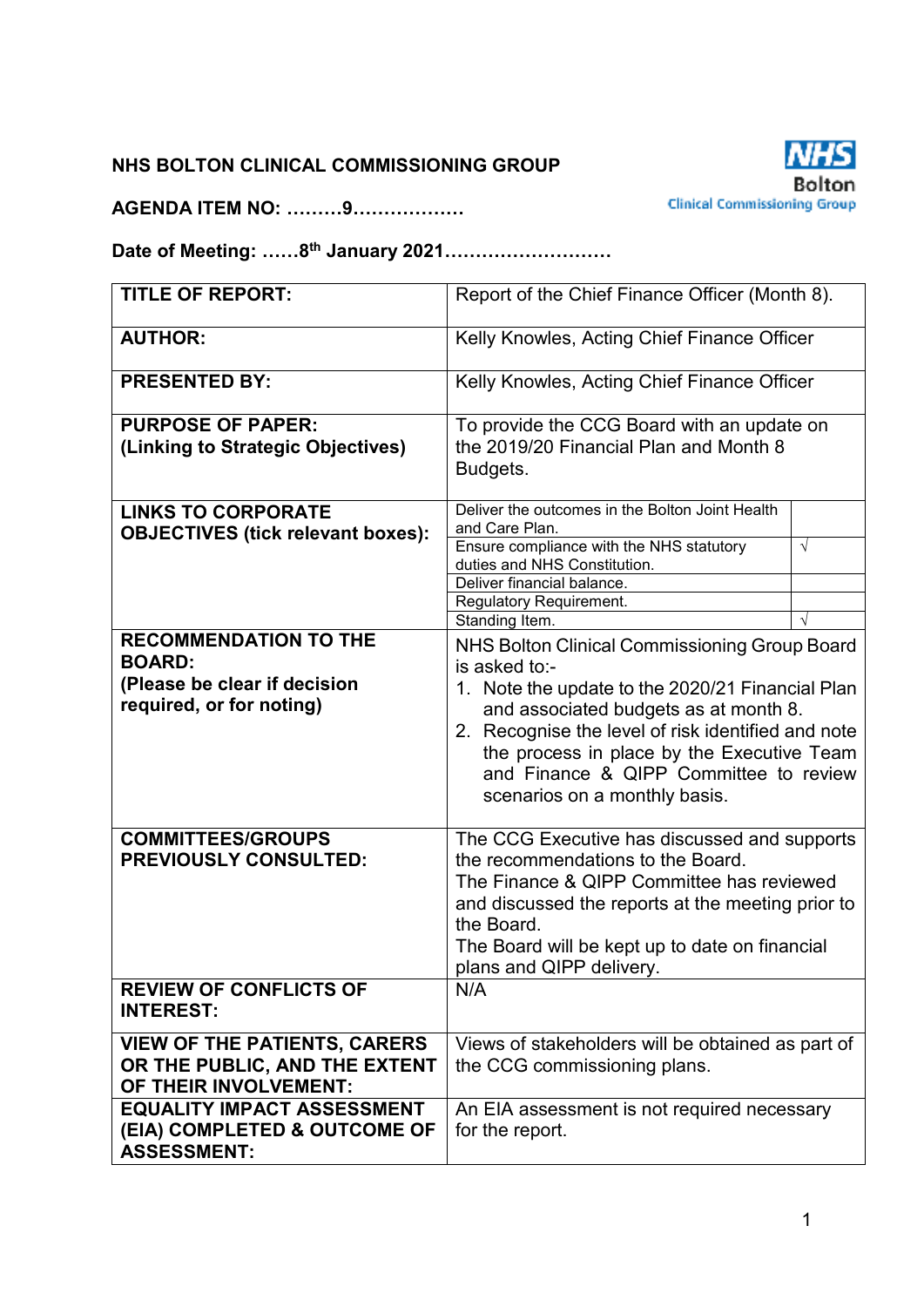# Report of the Chief Finance OfficerMonth 8 - November 2020

Kelly KnowlesActing Chief Finance Officer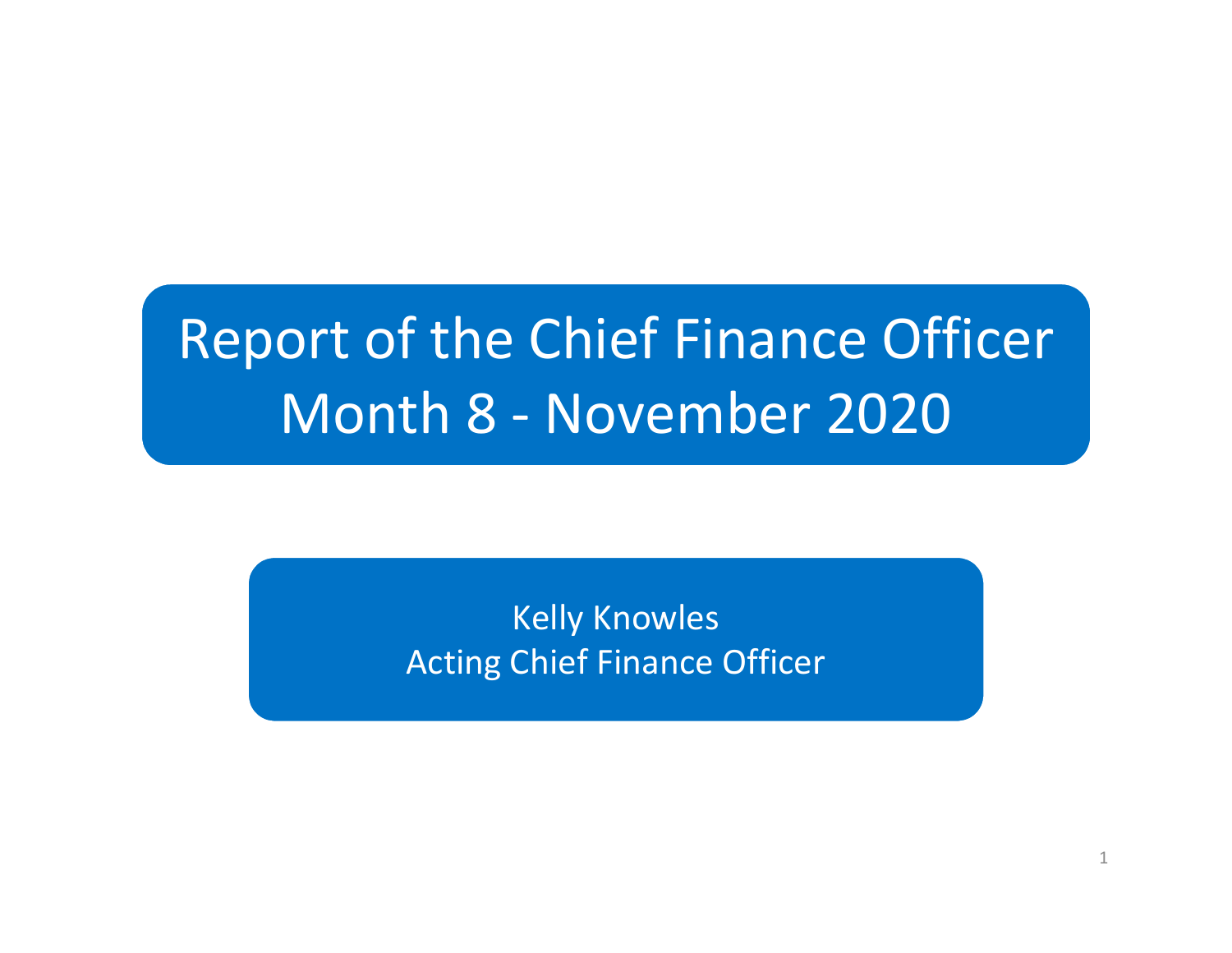### **Contents**

#### 1. Executive Summary

1.1 Headlines

1.2 Financial Duties

### 2. Finance and Contract Management

2.1 Allocation

2.2 Financial Position as at Month 8

2.3 Hospital Discharge Programme

2.4 Delegated Primary Care

2.5 Running Costs

2.6 CCG Risk Management

### 3. Efficiencies

3.1 QIPP Performance

### 4. Financial Control

4.1 Statement of Financial Position

4.2 Cash Limit Drawdown & Better Payment Code

4.3 Capital

### 5. Actions Requested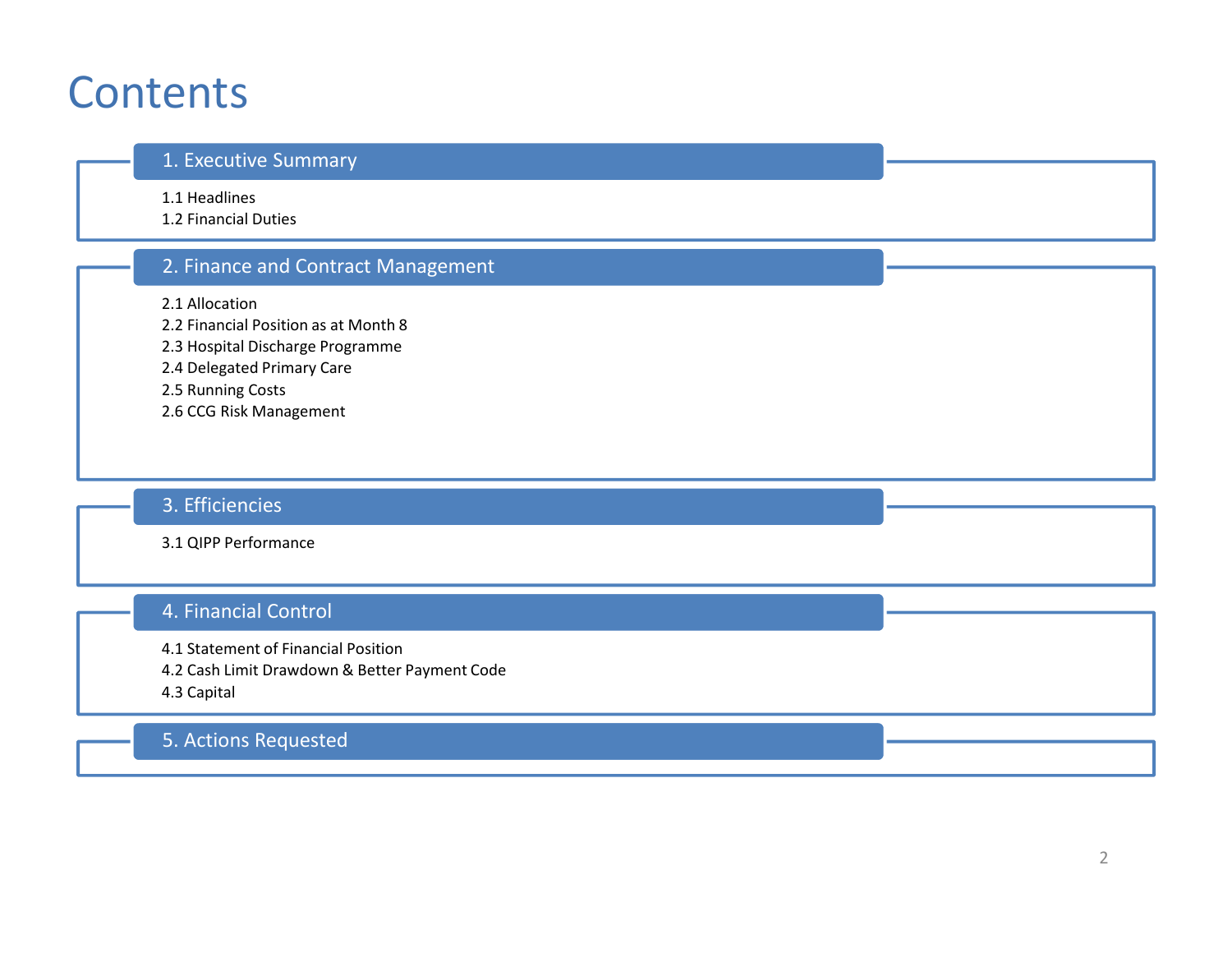# 1.1 Headlines

#### **Financial Regime**

The temporary financial regime put in place in response to COVID-19 for the period 1 April 2020 to 31 July 2020 was extended to cover August and September. The final retrospective allocation adjustment for April to September has now been received which brings the CCG to a breakeven position for the first half of the financial year.

A system wide financial envelope was allocated to Greater Manchester for the period 1 October 2020 to 31 March 2021. This is comprised of initial allocations for both CCGs and Providers, COVID funding, growth funding and system top up. It is expected that GM will manage the system wide financial position within this envelope for all areas of spend, the only exception to this will be those areas where national funding is still available.

Any expenditure relating directly to COVID-19 has been captured and reported separately within the monthly Non ISFE submissions to NHSE. Under the current guidance, only the Hospital Discharge Programme will continue to be reported under COVID-19 funding from October onwards.

The Month 8 reported position is an overall balanced position, once the expected allocation for the Hospital Discharge Programme is received for Month 7 and 8. The value of this is £0.790m. This is an improvement in the reported position when compared to the GM approved planned deficit of £1.091m.

| November 2020                  | <b>YTD</b>     |                         |                    | <b>Forecast</b> |                         |                           |  |
|--------------------------------|----------------|-------------------------|--------------------|-----------------|-------------------------|---------------------------|--|
|                                | Plan<br>£000's | <b>Actual</b><br>£000's | Variance<br>£000's | Plan<br>£000's  | <b>Actual</b><br>£000's | <b>Variance</b><br>£000's |  |
| Allocation                     | (336, 813)     | (336, 813)              | 0                  | (504, 283)      | (504, 283)              | 0                         |  |
| Expenditure                    | 337,176        | 337,602                 | (426)              | 505,374         | 505,073                 | 301                       |  |
| Surplus/(Deficit)              | (364)          | (790)                   | (426)              | (1,091)         | (790)                   | 301                       |  |
| Hospital Discharge Programme   | $\mathbf{0}$   | (790)                   | 790                | $\mathbf{0}$    | (790)                   | 790                       |  |
| <b>Expected Allocation</b>     |                | (790)                   | 790                |                 | (790)                   | 790                       |  |
| <b>Final Reported Position</b> | (364)          | $\overline{\mathbf{0}}$ | 364                | (1,091)         |                         | 1,091                     |  |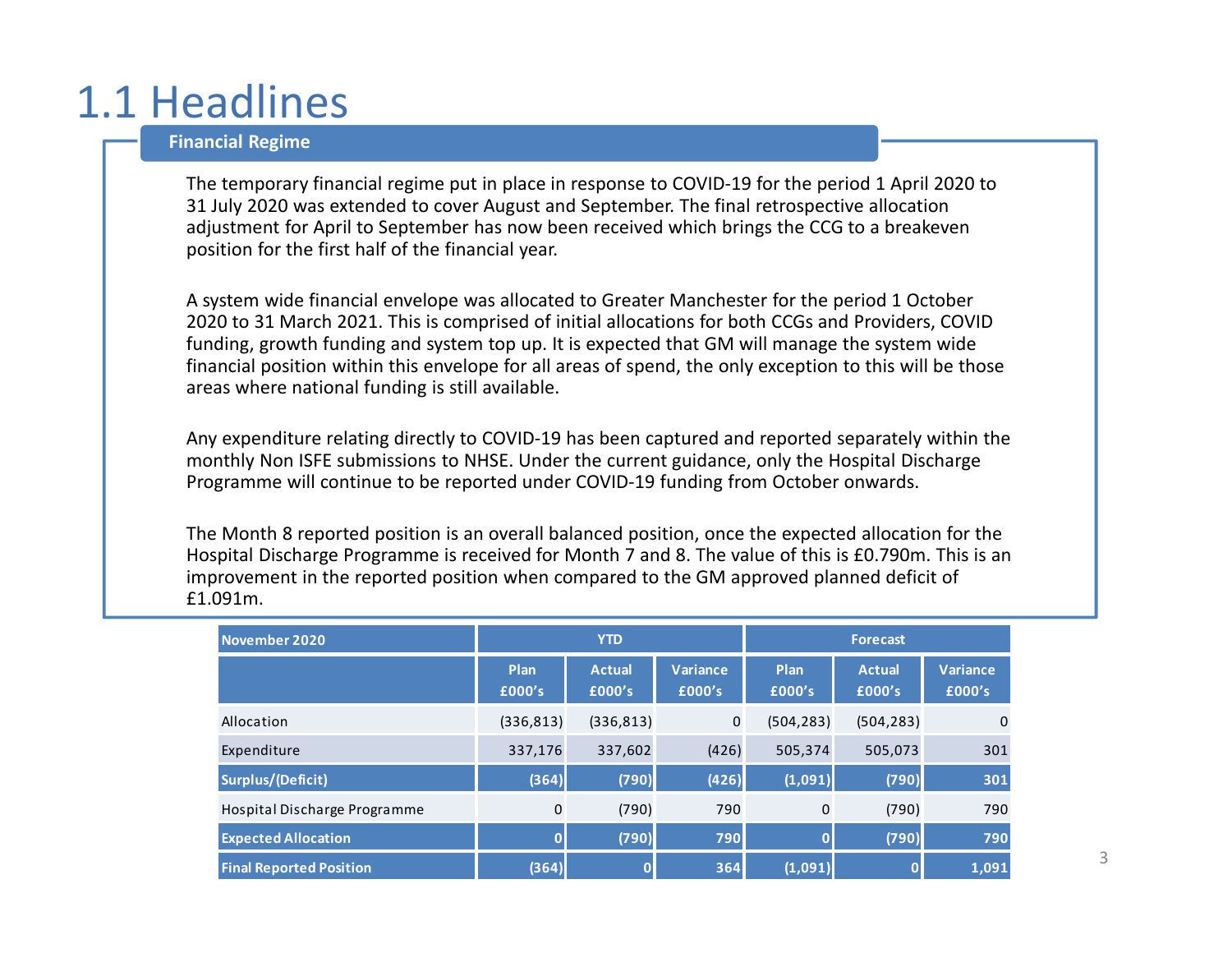# 1.2 Financial Duties

#### **Statutory Financial Duties and Performance Targets**

The CCG's statutory financial duties and performance targets are a requirement of NHS England. More detailed updates on these duties are provided throughout the report.

| <b>Description</b>                                          | <b>Financial Performance Targets</b>                                                                | <b>Expected</b><br><b>Performance</b> | <b>Explanation of the Expected Performance</b>                                                                                                                                                                                        |
|-------------------------------------------------------------|-----------------------------------------------------------------------------------------------------|---------------------------------------|---------------------------------------------------------------------------------------------------------------------------------------------------------------------------------------------------------------------------------------|
| <b>Revenue Position</b>                                     | Operate within approved revenue resource allocation<br>in each and every year.                      | Amber                                 | From October the CCG is working under system wide<br>financial arrangements. The CCG has a planned deficit of<br>£1.091m but mitigating actions have enabled the CCG to<br>reduce this to breakeven through the M8 reported position. |
| <b>Running Costs</b>                                        | Not to exceed the Running Cost Allowance                                                            | Green                                 | The financial budget for running costs is in line with the<br>operational plan and is within the allowance.                                                                                                                           |
| Cash                                                        | Operate within its approved annual cash draw-down<br>limit (ACDR) in each and every year.           | Green                                 | The CCG has a cash flow plan that meets this target.<br>Processes are in place to monitor and report performance.                                                                                                                     |
| <b>Business Conduct</b>                                     | Comply with the Better Payments Practices Code of<br>paying 95% of invoices within 30 days.         | Green                                 | The CCG aims to pay supplier invoices within 7 days as per<br>Procurement Policy Notices 02/20 and 04/20.                                                                                                                             |
| Statement of Financial<br>Position                          | Net Current Assets matches Taxpayers Equity.                                                        | Green                                 | The CCG monitors taxpayers equity reflecting the timing of<br>cash flows compared to expenditure incurred over time.                                                                                                                  |
| Quality, Innovation,<br>Productivity &<br>Prevention (QIPP) | Deliver an efficiency across the CCG's expenditure<br>baseline in order to meet the QIPP challenge. | Amber                                 | Through the operational plan submitted in October 2020, the<br>CCG has a QIPP plan of 1% of the CCG run rate M7-M12. This<br>equates to £2.6m for this period and planned to deliver<br>$£3.3m$ FYE.                                  |
| <b>Financial Risk</b>                                       | Report the financial risks through the Board Assurance<br>Framework                                 | Amber                                 | A number of financial risks have been identified and a<br>separate table provides the detail in Section 2.7                                                                                                                           |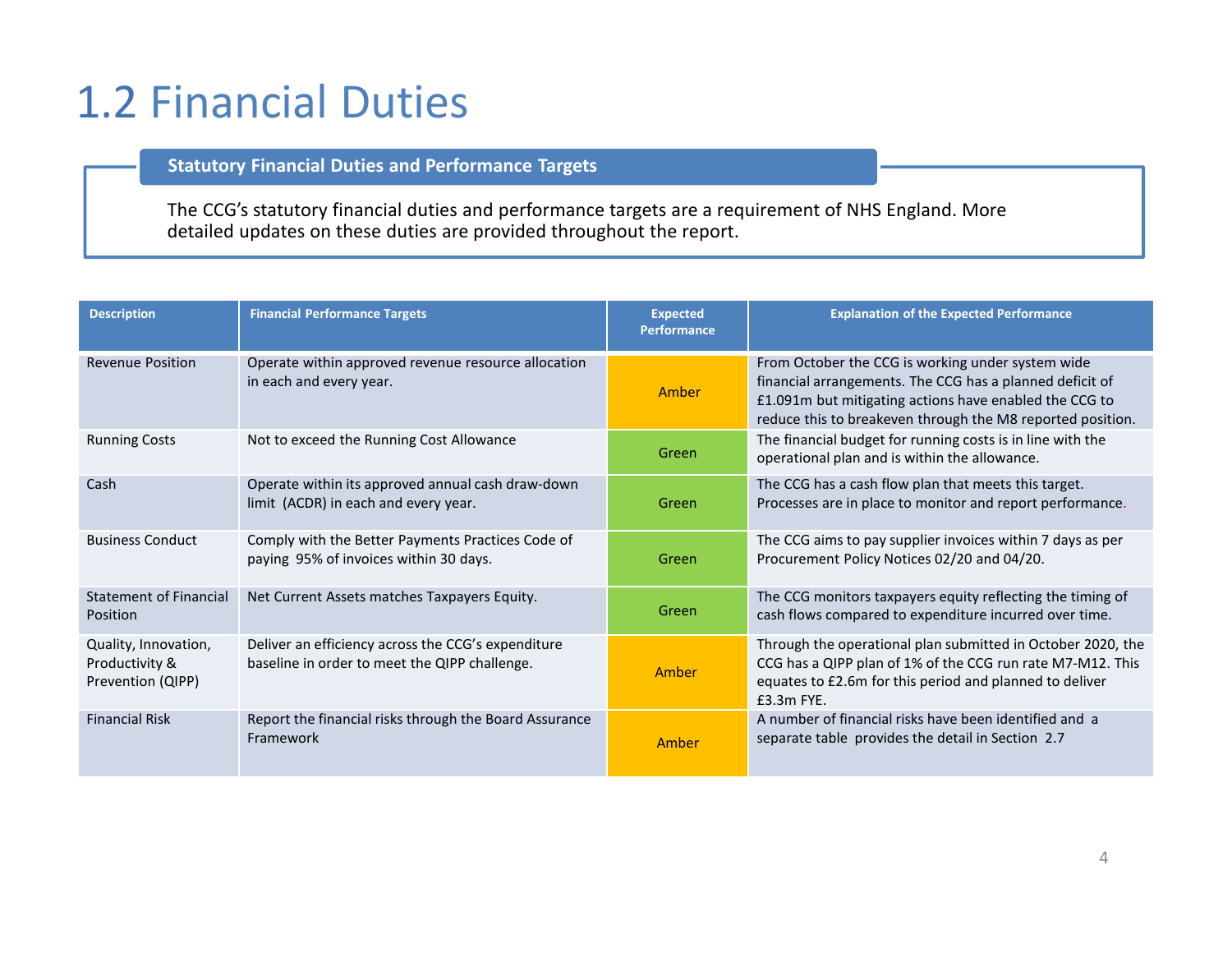# 2.1 Allocation

|                                 |                   |                    |                  |                                 |                   |             |               |                    | <b>Received M8</b> |                              |                |                         |                   |                    |                   |
|---------------------------------|-------------------|--------------------|------------------|---------------------------------|-------------------|-------------|---------------|--------------------|--------------------|------------------------------|----------------|-------------------------|-------------------|--------------------|-------------------|
|                                 |                   |                    |                  |                                 |                   |             |               |                    |                    |                              |                | <b>Children &amp;</b>   |                   |                    |                   |
| <b>Allocation 2020-21</b>       | <b>National</b>   | <b>Retro</b>       | <b>Confirmed</b> | <b>Baseline</b>                 | <b>Total M1-</b>  | <b>M6</b>   | Digital 1st - | Flash <sup>1</sup> | Impact and         |                              | Increase in    | Young<br><b>Persons</b> | <b>Total</b>      |                    | <b>Total</b>      |
|                                 | <b>Model</b>      | <b>Allocations</b> | M1-M6            | <b>M7-M12</b>                   | M12               | Retrospecti | Primary       | <b>Glucous</b>     |                    | <b>Investment Care Homes</b> | Practice       | <b>Palliative</b>       | <b>Confirmed</b>  | <b>M7 &amp; M8</b> | <b>Expected</b>   |
|                                 | <b>Allocation</b> | Received           |                  | <b>Allocation   Allocations</b> | <b>Allocation</b> | ve          | Care          | <b>Offer</b>       | <b>Fund</b>        | Premium                      | <b>Funding</b> | Care                    | <b>Allocation</b> | <b>HDP</b>         | <b>Allocation</b> |
|                                 | £'000             | £'000              | £'000            | £'000                           | £'000             | £'000       | £'000         | £'000              | £'000              | £'000                        | £'000          | £'000                   | £'000             | £'000              | £'000             |
| Programme                       | 221,440           | 8,900              | 230,340          | 223,241                         | 453,580           | 696         | 233           |                    |                    |                              |                | 19                      | 454,532           | 790                | 455,322           |
| Delegated Primary Care          | 21,027            | $\mathbf 0$        | 21,027           | 21,961                          | 42,988            | 919         |               |                    | 127                | 80                           | 53             |                         | 44,167            |                    | 44,167            |
| <b>Total Commissioning</b>      | 242,467           | 8,900              | 251,367          | 245,202                         | 496,568           | 1,615       | 233           |                    | 127                | 80                           | 53             | 19 <sup>l</sup>         | 498,699           | 790                | 499,489           |
| <b>Running Cost</b>             | 2,572             | 113                | 2,685            | 2,789                           | 5,474             | 111         |               |                    |                    |                              |                |                         | 5,585             |                    | 5,585             |
| <b>Total Allocation 2020-21</b> | 245,038           | 9,013              | 254,051          | 247,991                         | 502,041           | 1,726       | 233           |                    | 127                | 80                           | 53             | 19                      | 504,283           | 790                | 505,073           |

#### **Allocation adjustments**

The CCG submitted an operational plan on October 22nd. This CCG plan was submitted in line with the GMwide system plan, that had been approved through GM governance.

The allocation received in Month 8 included the Month 6 retrospective allocation of £1.726m, which was received in full.

Allocations are expected to cover the additional expenditure incurred under the Hospital Discharge Programme, which equates to £0.790m for Month 7 and Month 8. This is anticipated to be received in Month 9.

Further allocation is also expected for the Additional Roles Reimbursement Scheme to cover any expenditure that is above the 60% of funding within the Delegated baseline allocation.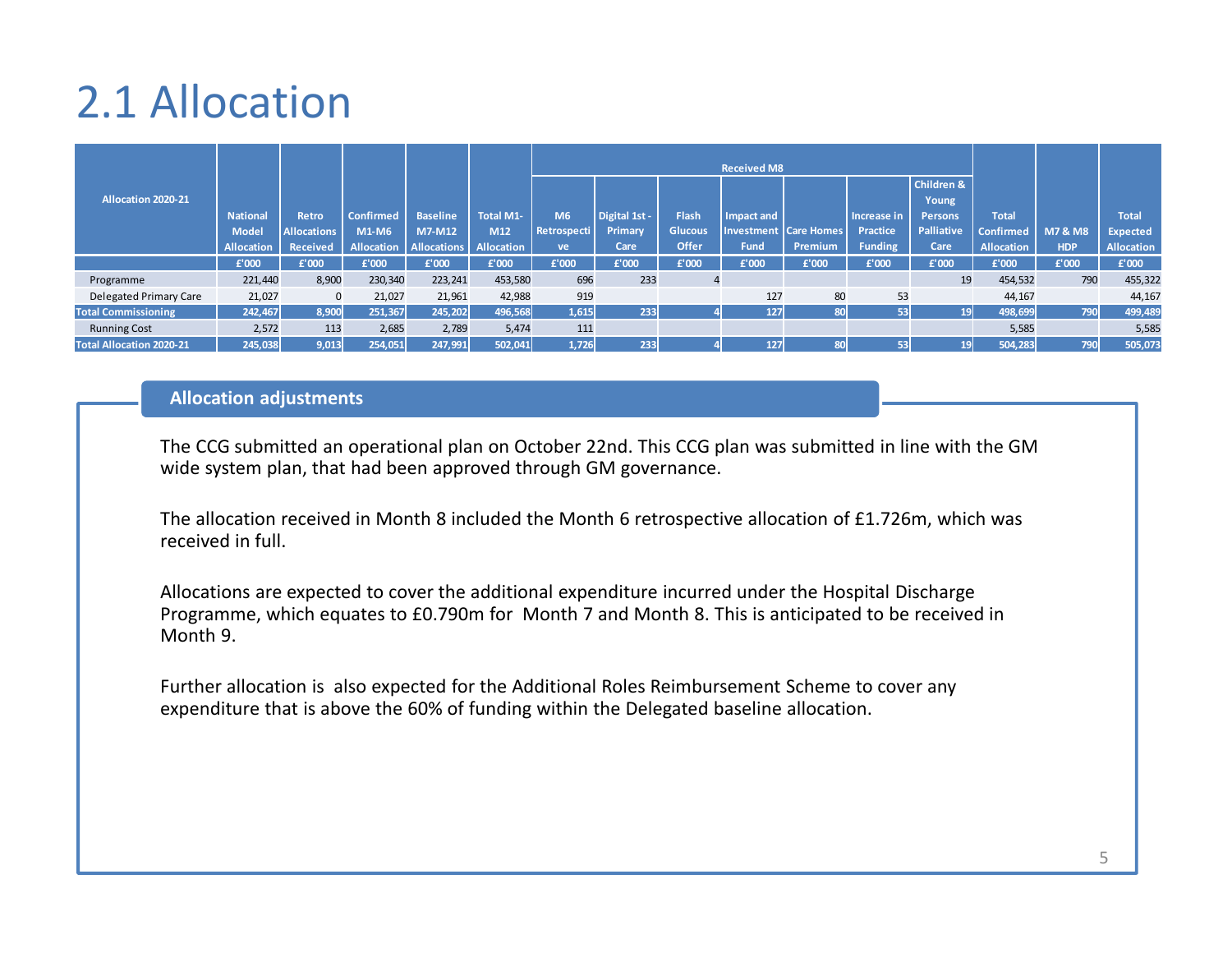# 2.2 Financial Position at Month 8

| November 2020              | <b>Year to Date</b> |                         |                           | <b>Forecast</b> |                         |                           |  |
|----------------------------|---------------------|-------------------------|---------------------------|-----------------|-------------------------|---------------------------|--|
|                            | Plan<br>£000's      | <b>Actual</b><br>£000's | <b>Variance</b><br>£000's | Plan<br>£000's  | <b>Actual</b><br>£000's | <b>Variance</b><br>£000's |  |
| <b>Allocation</b>          | (336, 813)          | (336, 813)              | 0                         | (504, 283)      | (504, 283)              | 0                         |  |
| <b>Acute Services</b>      | 153,338             | 153,551                 | (213)                     | 230,413         | 231,232                 | (819)                     |  |
| Mental Health              | 35,742              | 35,727                  | 15                        | 54,439          | 54,469                  | (30)                      |  |
| Community                  | 31,515              | 31,424                  | 91                        | 47,099          | 47,030                  | 69                        |  |
| <b>Other Commissioning</b> | 24,164              | 23,947                  | 217                       | 34,571          | 34,270                  | 301                       |  |
| <b>Primary Care</b>        | 71,940              | 71,837                  | 104                       | 108,194         | 108,407                 | (213)                     |  |
| Continuing Care            | 16,627              | 17,391                  | (764)                     | 23,058          | 23,822                  | (764)                     |  |
| <b>Running Costs</b>       | 3,726               | 3,726                   | (0)                       | 5,585           | 5,585                   | $\mathbf 0$               |  |
| Reserves                   | 124                 | $\mathbf 0$             | 124                       | 2,016           | 258                     | 1,758                     |  |
| <b>Expenditure</b>         | 337,176             | 337,602                 | (426)                     | 505,374         | 505,073                 | 301                       |  |
| Surplus/(Deficit)          | (364)               | (790)                   | (426)                     | (1,091)         | (790)                   | 301                       |  |

#### **Headlines & Actions**

- • The reported overspend relates to the expenditure incurred under the Hospital Discharge Programmein Month 7 and Month 8.
- • NHS Block contracts have been amended and accounted for as agreed with the Providers and GM. The forecast over spend within Acute Services relates to the expected expenditure incurred for AQP services.
- • Mental Health spend has increased in line with the MHIS plans agreed with GM. NHS block contracts have been adjusted in line with agreed investments.
- $\bullet$  Continuing Care overspends are in direct response to COVID-19 and in particular actions taken, in collaboration with Bolton Council, under the Hospital Discharge Programmes (schemes 1 and 2).
- • The overspend forecast within Primary Care includes mandated PCN schemes that have not been included in the CCG allocations. The ARRS scheme is reported at 100% of the available allocation; as is the BQC to ensure that all financial commitments are reflected in the year to date and forecast positions.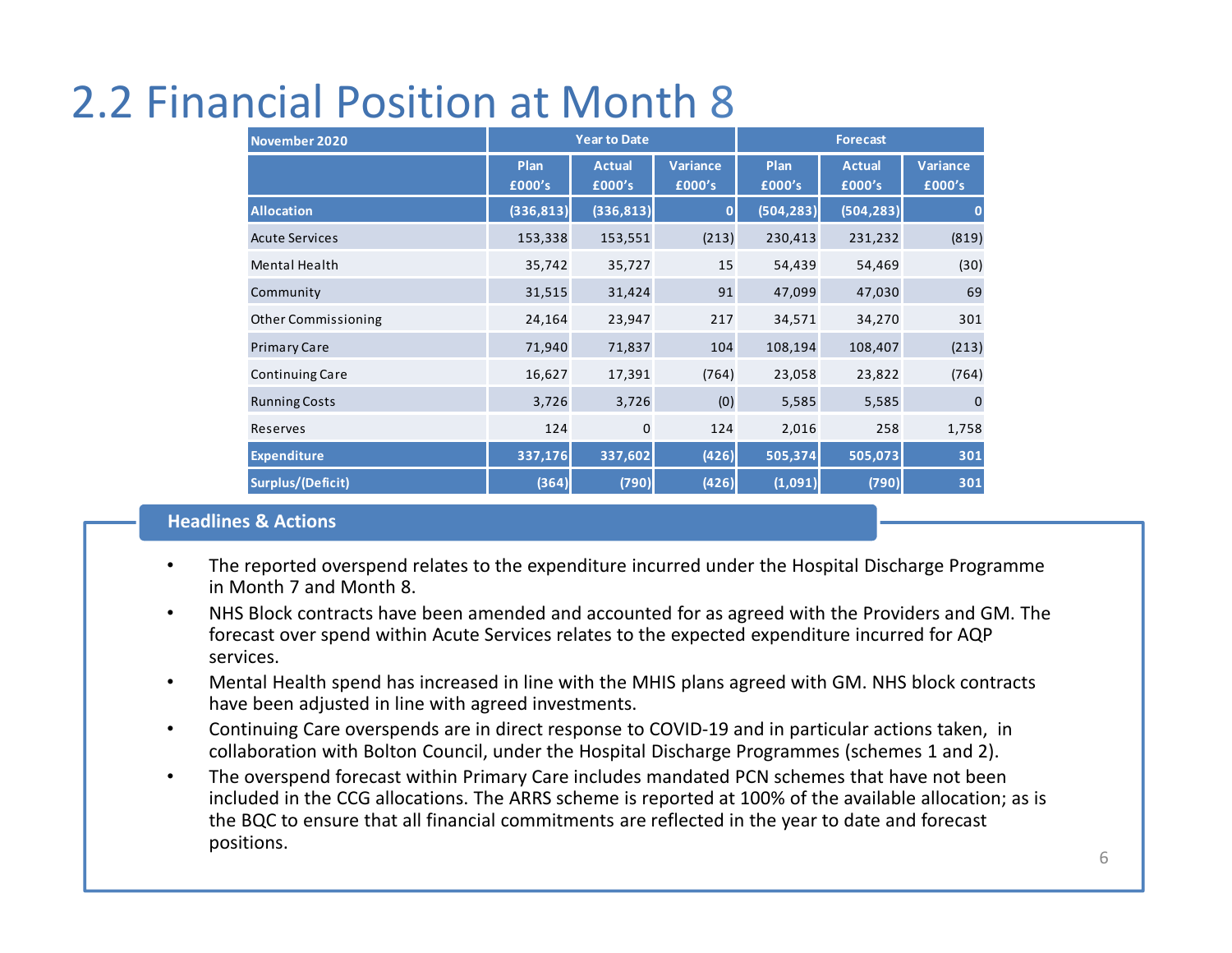# 2.3 Hospital Discharge Programme

| November 2020                  | <b>Year to Date</b><br>£000's |
|--------------------------------|-------------------------------|
| Hospital Discharge Scheme 1    | 6,951                         |
| Hospital Discharge Scheme 2    | 187                           |
| <b>CHC Deferred Assessment</b> |                               |
| <b>Total</b>                   | 7,182                         |

#### **Hospital Discharge Programme Expenditure Detail**

- • The Hospital Discharge Programme was an element of the COVID-19 response that aimed to prevent and reduce admissions into the acute sector and promoted swift discharge into the community/ social care.
- •The Hospital Discharge Programme Scheme 1 ceased to accept new patients/packages from 1<sup>st</sup> September 2020 as CHC transition into recovery, with a new discharge to assess model being implemented from this date. Funding relating to the first six weeks of care following discharge can beclaimed by the CCG.
- • The CCG Funded Care Team will be responsible for assessing all patients discharged into this model within the six week time frame, which will then see patients transferred to the most appropriate onward funding stream.
- • To aid CCGs and LAs to undertake the deferred assessments from 1st September, funding has been made available to support any additional staffing requirements. The total funding available for Bolton is £0.276m, of which £0.044m has been spent up to Month 8.
- • The process to access these funding streams is through the NHSEI Non ISFE submissions, which details the schemes paid for by both CCG and the LA.
- • Funding under Scheme 2 is available for individuals who either do not have a previously agreed care package; or who require enhanced / additional support due to changes in needs. This funding may also be used for step up and step down of packages of care via:

- rehabilitation and reablement services.

- urgent community response provided within 2 hours to prevent an acute admission.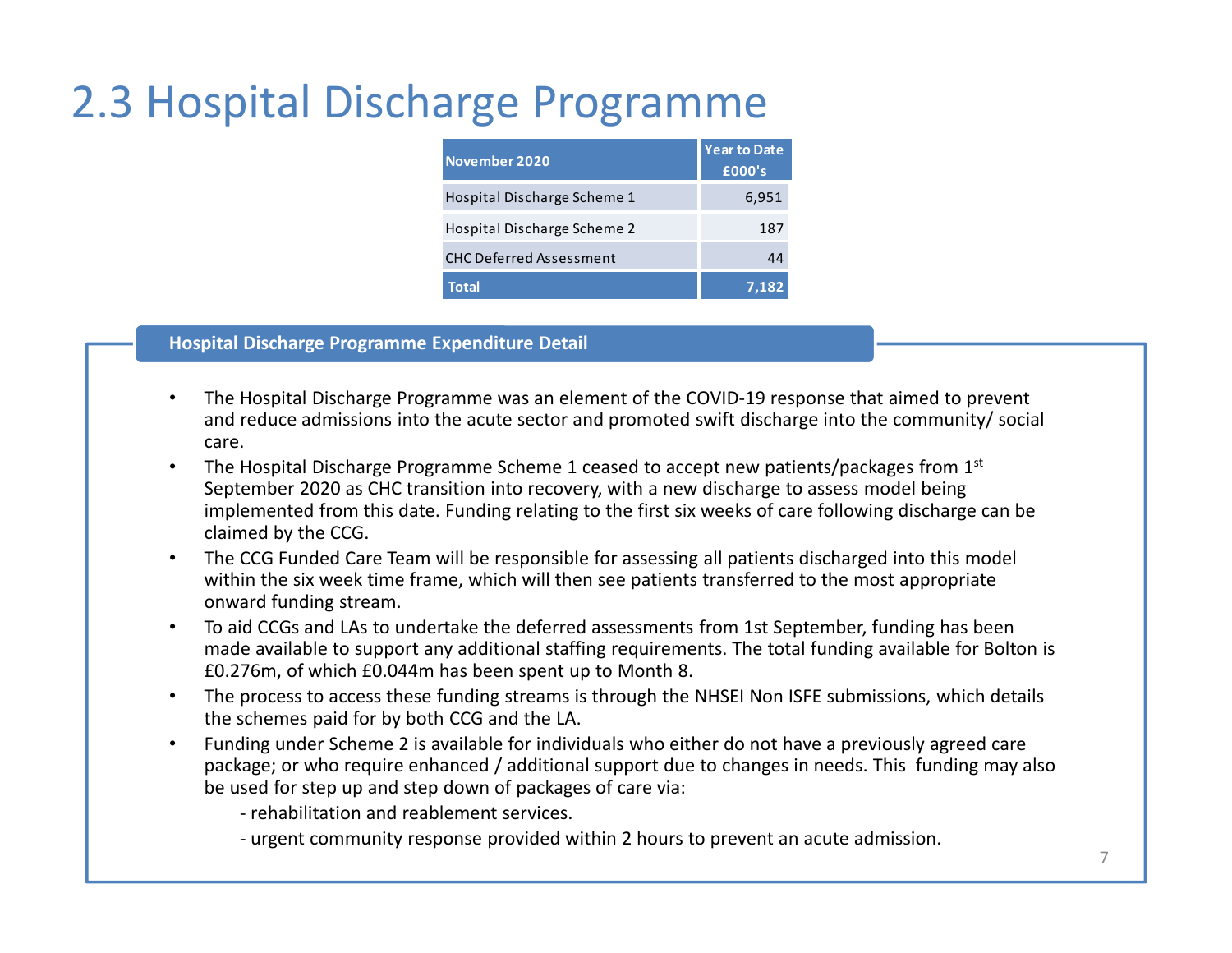# 2.4 Delegated Primary Care

| November 2020                        | <b>Year to Date</b> |                         |                    | <b>Forecast</b> |                         |                    |  |
|--------------------------------------|---------------------|-------------------------|--------------------|-----------------|-------------------------|--------------------|--|
|                                      | Plan<br>£000's      | <b>Actual</b><br>£000's | Variance<br>£000's | Plan<br>£000's  | <b>Actual</b><br>£000's | Variance<br>£000's |  |
| <b>Primary Care Co-Commissioning</b> | 28,703              | 28,703                  |                    | 43,708          | 44,167                  | (459)              |  |
| <b>Expenditure</b>                   | 28,703              | 28,703                  |                    | 43,708          | 44,167                  | (459)              |  |

#### **Delegated Primary Care**

- • The budget for Delegated Primary Care has been set in line with the mandated national model from Month 1 – Month 6 and in line with the published allocations for Delegated Primary Care from Month 7 – Month 12. The budgets have been set appropriately across the reporting categories and variance analysis and reporting will now re-commence under the GM Delegated Primary Care Team.
- • Costs associated with the Bolton Quality Contract have continued to be reported through Primary Care Co-Commissioning this month in line with previous years reporting. The retrospective budgets have been fully received and the CCG has confirmed the transfer of budget into the Co-Commissioning area to cover any Month  $1 - 6$  overspends which were as a result of the mandated regime.
- • The forecast position includes the protection of income for QOF and BQC KPI's for GP Practices as well as the expected spend for 100% of the Additional Roles Reimbursement Scheme (ARRS). It is expected that the CCG will receive the proportion of the required 40% of the ARRS funding which is currently held nationally (£0.459m) and is the remaining overspend within the forecast position.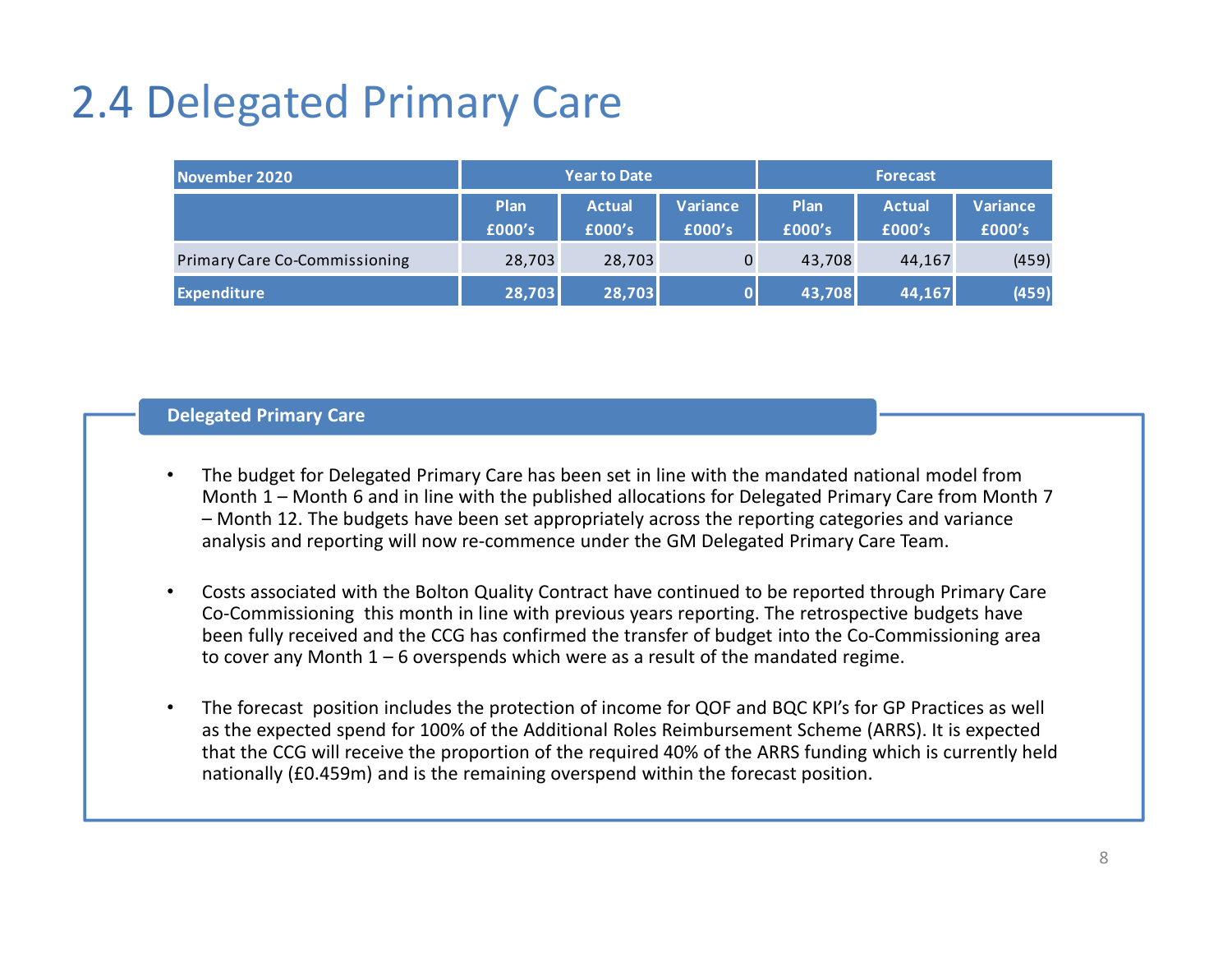# 2.5 Running Costs

| November 2020        | <b>Year to Date</b> |                         |                           | <b>Forecast</b> |                         |                    |  |
|----------------------|---------------------|-------------------------|---------------------------|-----------------|-------------------------|--------------------|--|
|                      | Plan<br>£000's      | <b>Actual</b><br>£000's | <b>Variance</b><br>£000's | Plan<br>£000's  | <b>Actual</b><br>£000's | Variance<br>£000's |  |
| <b>Running Costs</b> | 3,726               | 3,726                   | (0)                       | 5,585           | 5,585                   | $\mathbf 0$        |  |
| <b>Expenditure</b>   | 3,726               | 3,726                   | (0)                       | 5,585           | 5,585                   |                    |  |

### **Running Costs**

• The CCG has a plan in place to ensure that the Running Costs budget is not over spent for 2020/21, through the QIPP schemes in place.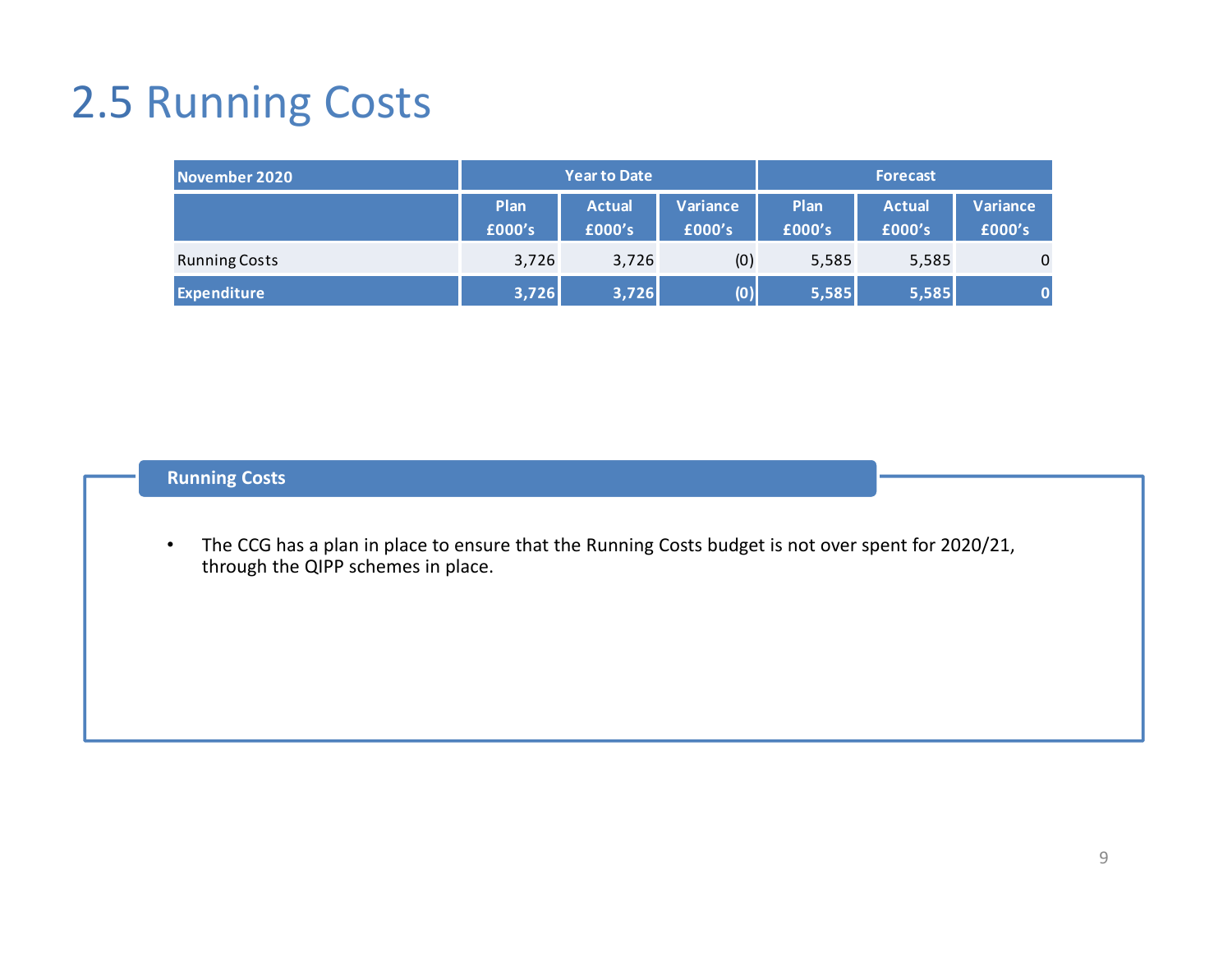### 2.6 CCG Risk Management

#### **CCG Financial Risks Identified**

A number of financial risks have been identified and are detailed in the table below. The most significant risks are those associated with the increased response to COVID and national issues relating to CAT M prices. A significant amount of funding is expected to be received from outside of the system financial envelopes that have been allocated, which if not received will cause a financial pressure.

| <b>Risk</b>                                                                 | <b>Risk detail and mitigating actions</b>                                                                                                                                                                                                    |
|-----------------------------------------------------------------------------|----------------------------------------------------------------------------------------------------------------------------------------------------------------------------------------------------------------------------------------------|
| Increased expenditure due to Second<br>Wave/ COVID spikes                   | No further expenditure is included in the CCG run rate for support to Primary Care in the<br>response to COVID. Additional allocation or national funding would be expected.                                                                 |
| MH/LD pressures on local capacity                                           | Service redesign continued from 18/19, with additional local placement provision sought<br>for complex patients. Continued joint working with GMMH to reduce high cost OOA<br>placements and to understand and fully utilise local capacity. |
| Failure to control prescribing spend and<br>deliver efficiency              | Bolton Quality Contract continues and the medicines management QIPP programme is<br>well established.<br>Full suite of monitoring in place, with reports regularly presented to the CCG Executive.                                           |
| Risk of funding expected from outside of<br>the system does not materialise | Additional expenditure for AQP and Independent Sector activity is expected to be funded<br>from outside of the system financial envelope. Additional MH funding is also expected<br>from outside the system envelope.                        |
| Elective Incentive Scheme (EIS)                                             | Further implementation guidance due which would enable the CCG to assess any<br>financial risk to the Bolton System.                                                                                                                         |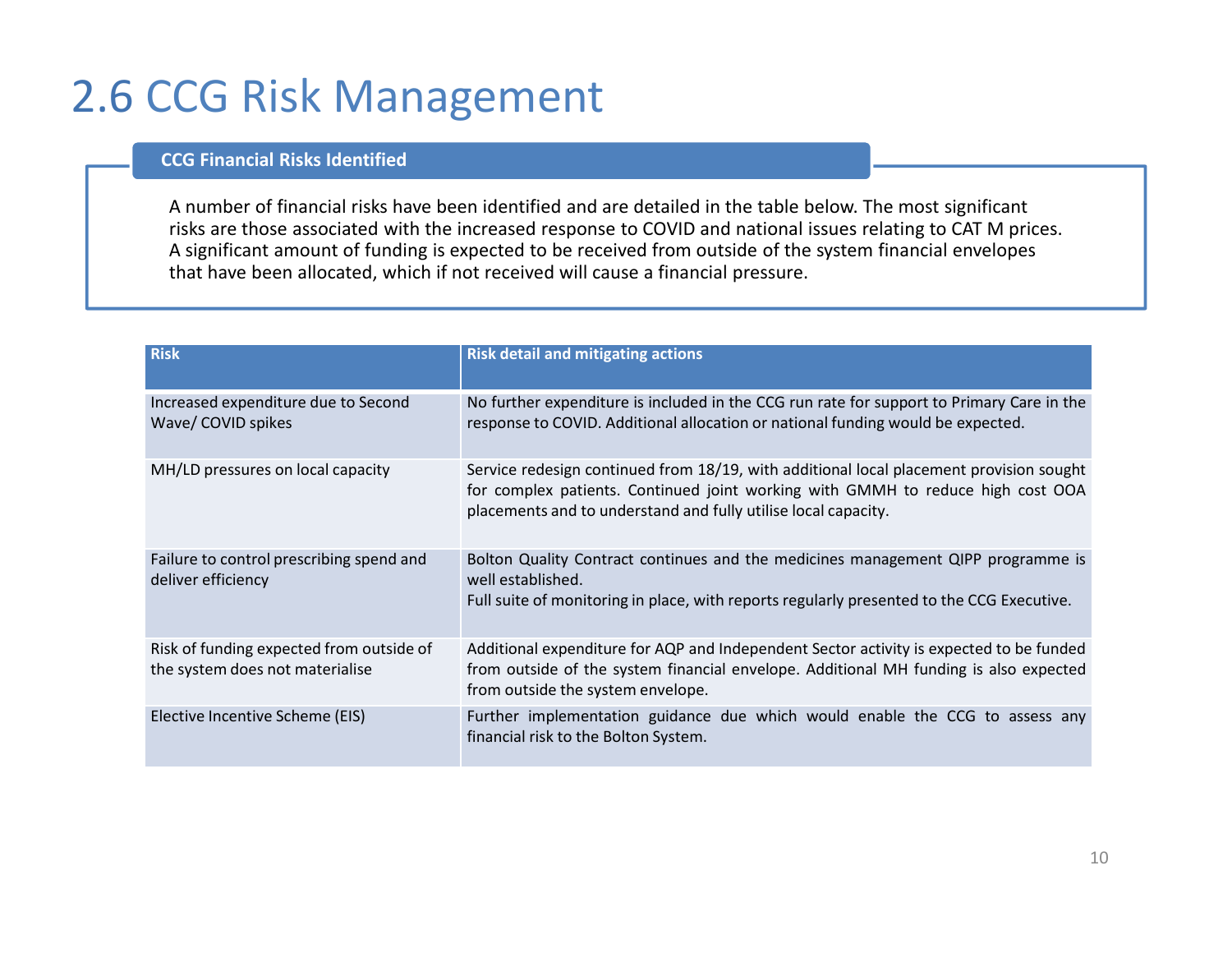# 3.1 QIPP Performance

#### **Headlines**

- • Under the guidance of the temporary financial regime that was in place for Months 1 - 6, formal reporting of provider CIP and CCG QIPP plans was paused.
- • As part of the revised operational plan for Month 7 – Month 12 submitted in October, the GM CCG's and Providers were required to submit efficiency plans that would achieve at least 1% of the proposed position during this period.
- •The CCG QIPP plan is £2.633m, and the CCG is currently forecasting to deliver this in full.

| November 2020 |                | <b>Year to Date</b>     |                          | <b>Forecast</b> |                         |                          |  |
|---------------|----------------|-------------------------|--------------------------|-----------------|-------------------------|--------------------------|--|
|               | Plan<br>£000's | <b>Actual</b><br>£000's | Variance<br>£000's       | Plan<br>£000's  | <b>Actual</b><br>£000's | Variance<br>£000's       |  |
| QIPP achieved | 974            | 974                     | $\overline{\phantom{a}}$ | 2,633           | 2,633                   | $\overline{\phantom{0}}$ |  |

#### **System Recovery**

- • A System Finance Group has been established and has oversight of the financial challenge faced by Bolton Health and Care organisations.
- • The group is focussed on driving financial improvement across the system, monitoring progress and impact against the agreed work programme.
- •Priority areas include; workforce, estates, prescribing and appraisal of system spend.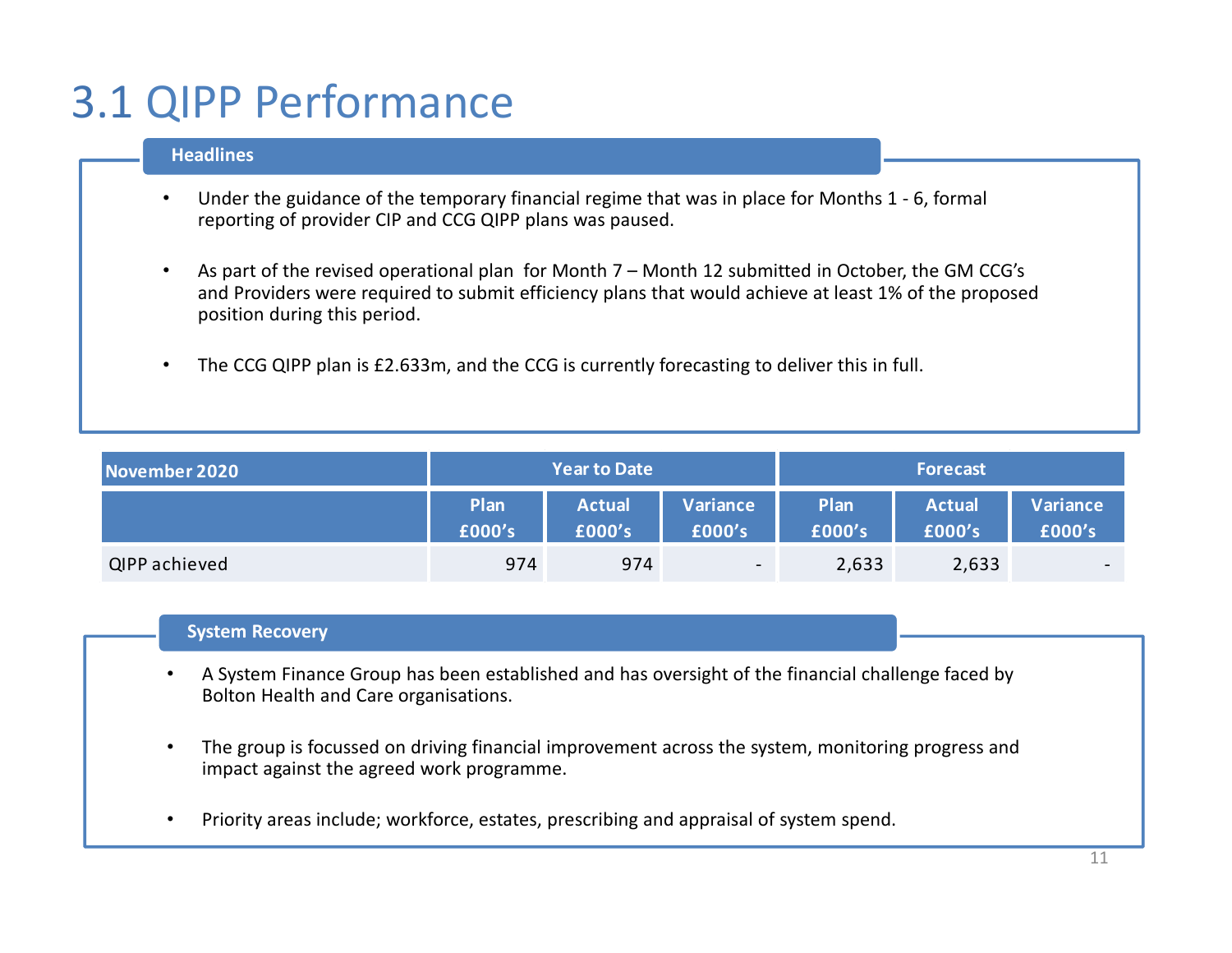# 4.1 Statement of Financial Position

| <b>Statement of Financial Position</b> | <b>March 2020</b> | <b>Nov 2020</b> | <b>Commentary</b>                                                                |
|----------------------------------------|-------------------|-----------------|----------------------------------------------------------------------------------|
|                                        | £000              | £000            |                                                                                  |
| Non current assets                     | 246               | 16 <sub>l</sub> | Property Plant and Equipment                                                     |
| Trade & other receivables              | 1,026             |                 | 2,368 Monies owing to CCG by other organisations                                 |
| Prepayments and accrued income         | 1,592             |                 | 29,019 Expenditure paid in advance /income not yet invoiced                      |
| Cash & cash equivalents                | 4                 |                 | 429 Cash at bank/in hand                                                         |
| Total current assets                   | 2,622             |                 | 31,816 Total monies owed to CCG plus cash /bank                                  |
| Trade & other payables                 | (9,260)           |                 | (5,887) Invoices received from providers/suppliers but not yet paid              |
| Accruals & deferred income             | (24,009)          |                 | (30,500) Expenditure for services received not yet invoiced by provider/supplier |
| <b>Provisions</b>                      | (1, 390)          |                 | (1,390) Liabilities relating to past event                                       |
| <b>Total current liabilites</b>        | (34, 659)         |                 | (37,777) Total monies owed by CCG                                                |
| Net assets/(liabilities) employed      | (31,791)          |                 | (5,794) Total monies owed by CCG net of total monies owing to the CCG            |
| Taxpayers equity                       |                   |                 |                                                                                  |
| <b>General fund</b>                    | (31,791)          |                 | (5,794) Total Investment by Taxpayers                                            |

#### **Headlines**

The November 2020 Statement of Financial Position (SoFP) is summarised in the table above and comparedto the position at the end of March 2020.

The COVID-19 temporary financial regime requires that nationally mandated NHS Provider block contractsare paid 1 month in advance. This has resulted in the following significant variances

- •Prepayments and accrued income has increased by £27.5m.
- $\bullet$  The CCG has negative taxpayers equity which reflects the timing of cash flows compared to expenditure incurred over time. This value has significantly reduced as a result of the additional cash received in advance.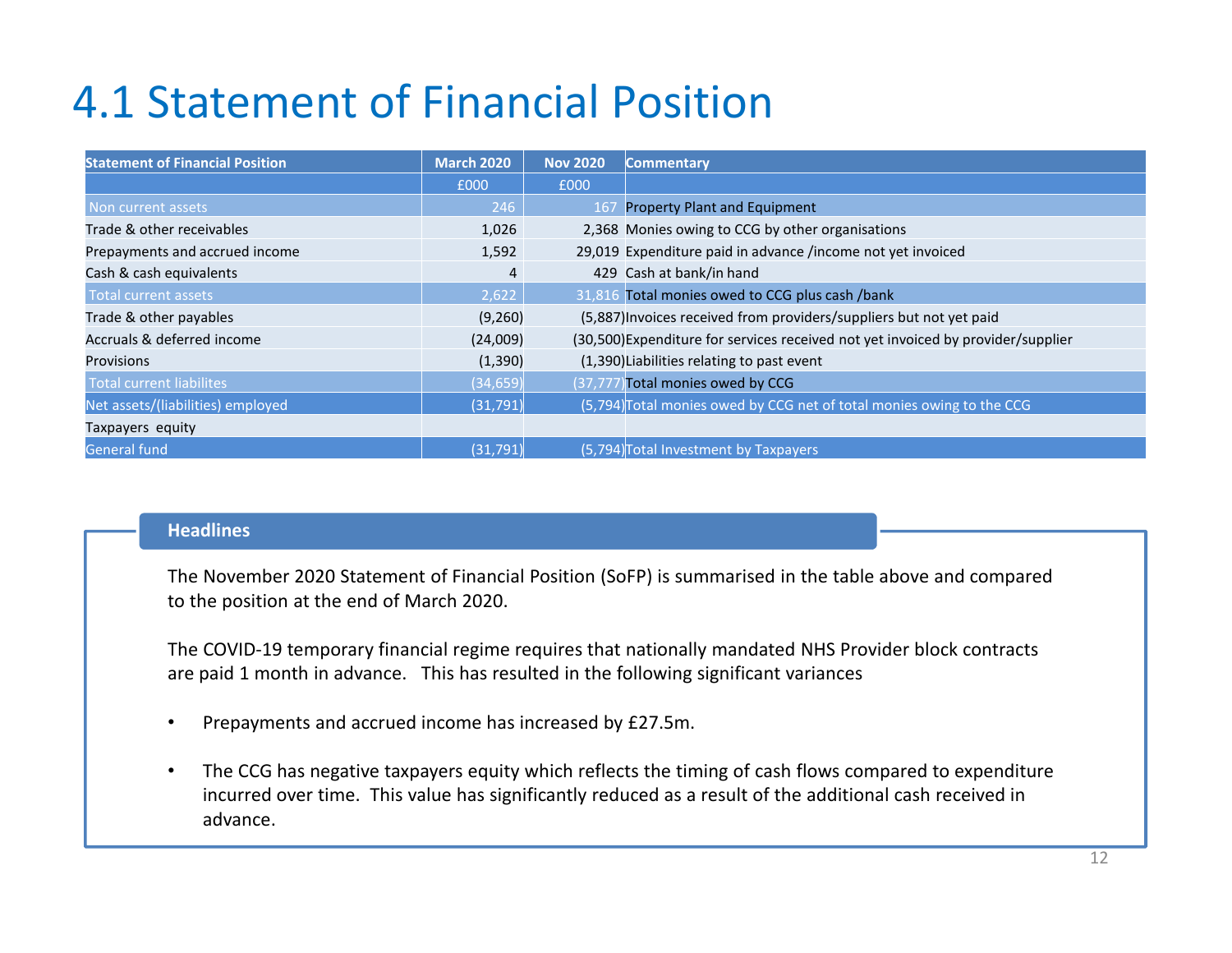| 4.Z CQ3II                                                                                          | <b>YTD Cash flow Statement</b>                                        | <b>March 2020</b>     | <b>Nov 2020</b> |
|----------------------------------------------------------------------------------------------------|-----------------------------------------------------------------------|-----------------------|-----------------|
|                                                                                                    |                                                                       | £000                  | £000            |
| <b>Cash utilisation</b>                                                                            | <b>YTD Expenditure</b>                                                | 493,506               | 337,602         |
| £500                                                                                               | Increase/(decrease) in trade & other                                  |                       |                 |
| <b>■ Cash Plan</b><br>£400                                                                         | receivables                                                           | (296)                 | 28,770          |
| cumulative<br>£300<br>£m                                                                           | (Incease)/decrease in trade & other payables                          | (3,522)               | (3,090)         |
| £200<br><b>■ Cash Actual</b><br>£100                                                               | (Increase)/decrease in Provisions                                     | (433)                 | 0               |
|                                                                                                    | <b>Provisions utilised</b>                                            |                       | 0               |
| £0<br>cumulative                                                                                   | Depreciation and Amortisation                                         | (109)                 | (79)            |
| April<br>June<br>VeW<br>$\frac{2}{3}$<br>ugust<br>March<br>temb<br>Octob                           | Incease/(decrease) in capital payables                                | 63                    | (28)            |
| Februa<br>ovemb<br>ecem<br>Ó                                                                       | Increase/(decrease) in cash                                           | (23)                  | 425             |
| ر<br>و<br>$\bigcirc$                                                                               | <b>YTD Cash drawn</b>                                                 | 489,186               | 363,600         |
| <b>Performance of month end</b><br><b>Actual</b><br><b>Trend</b><br><b>Target</b><br>cash position | % of invoices paid within payment<br>Target<br><b>Actual</b><br>terms | <b>Trend</b>          |                 |
| Cleared bank balance<br>£429.4k<br>£250k                                                           | By Value<br>95.00%<br>99.70%                                          | ▙▟█▄ <b>█▄█▄█▄█</b> ▄ |                 |
| % of monthly draw down<br>0.04%<br>< 1.25%                                                         | 98.23%<br>By Volume<br>95.00%                                         |                       |                 |

# 4.2 Cash Utilisation & BPPC

#### **Cash**

- • The CCG's Annual Cash Drawdown Requirement (ACDR) for 2020-21 is calculated based on the allocation notified prior to the COVID-19 financial regime updated for COVID allocation adjustments. The CCG has an annual ACDR of £503.6m and has received £363.6m cash to the end of November 2020, representing 72.19% of the ACDR. This is greater than the profiled requirement of 66.67% to enable the nationally mandated NHS Provider block contract payments 1 month in advance.
- • Performance of the cleared bank balance target is lower of £250k or less than 1.25% of the monthly cash draw down is shown in the table above. NHSE/I has confirmed that should this be breached penalties will not be levied under the current financial regime to enable CCGs to have sufficient cash to pay suppliers.

#### **Business Conduct – Better Payment Practice Code (BPPC)**

- • The CCG achieved the Better Payment Practice Code (BPPC) target paying over 95% of valid invoices by volume and value within 30 days. The performance is shown in the table above.
- • During the COVID-19 response, the CCG is aiming to pay supplier invoices within 7 days in accordance with NHSE/I guidance and Cabinet Office PPN Notices 02/20 and 04/20 which expire at the end of October.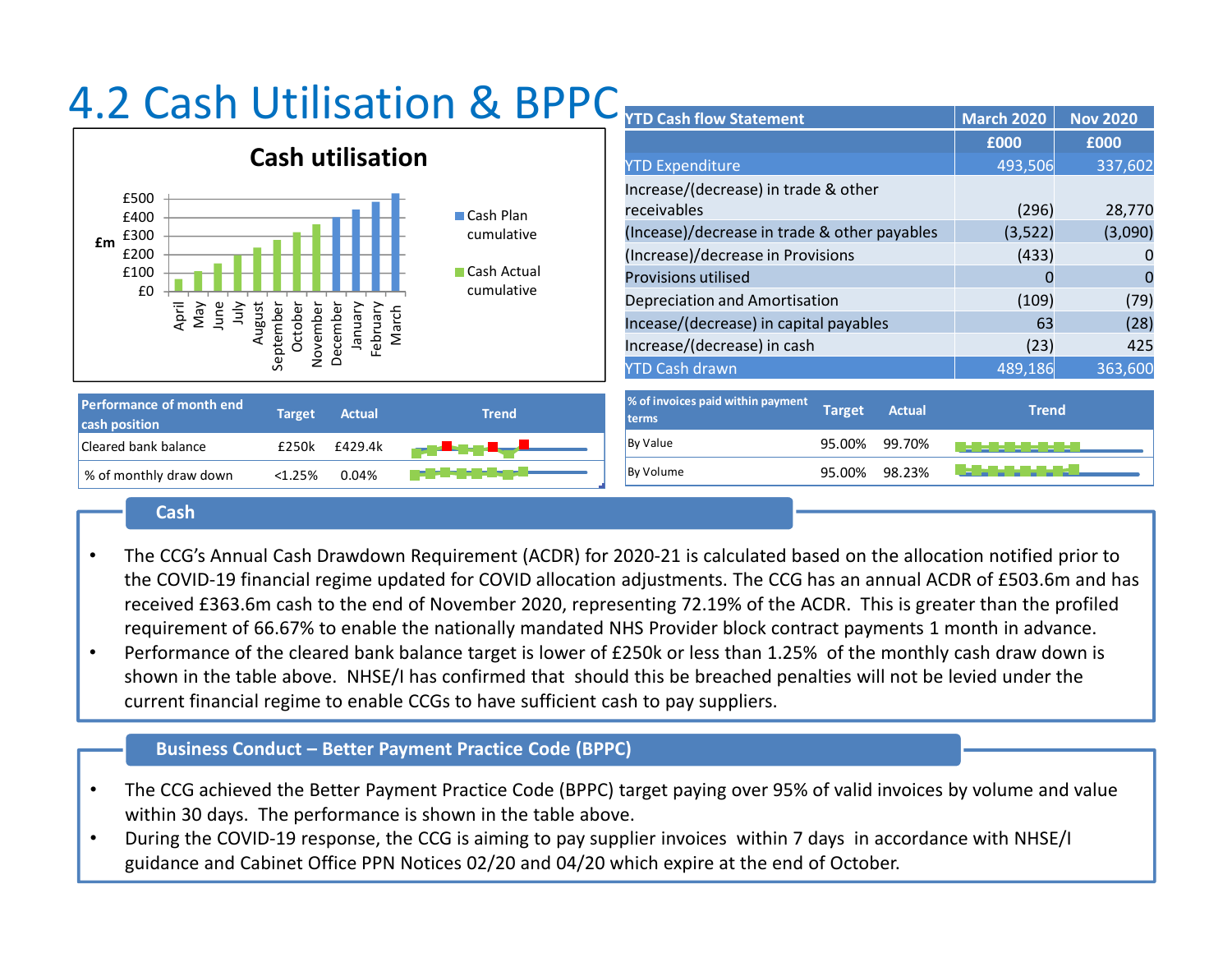### 4.3 Capital Programme

### **Capital Programme**

Details of the capital projects in progress are detailed below. Building designs in progress have been reviewed in the context of operating in COVID compliant manner and amended where appropriate.

| <b>Scheme</b>                                 | <b>Project</b>                                                    | <b>Status</b>                        | <b>Commentary</b>                                                                                                                                                                                     |
|-----------------------------------------------|-------------------------------------------------------------------|--------------------------------------|-------------------------------------------------------------------------------------------------------------------------------------------------------------------------------------------------------|
| Lever Chambers Centre for<br>Health - Phase 2 | <b>CCG Relocation</b>                                             | Complete                             | COVID compliance work paused following Government<br>guidance advising work from home if you can.                                                                                                     |
| Lever Chambers Centre for<br>Health - Phase 3 | Ground floor reconfiguration                                      | Out to tender                        | Reconfiguration to accommodate GMMH and homeless<br>services, improved reception and social prescribing<br>area. This has paused whilst space is being proposed for<br>use as a PCN vaccination site. |
| Little Lever Health Centre<br>and Library     | Relocation of 3 GP practices to be<br>co-located with the library | In progress                          | Building work commenced on site.                                                                                                                                                                      |
| Primary Care improvement<br>Grants            | 2 Estates and Technology<br>Transformation Fund (ETTF) PIDs       | Pending GM approval                  | Schemes approved in 2019-20 with queries. 1 approval<br>letter received and 1 pending approval to go ahead.                                                                                           |
| Horwich Health and<br><b>Wellbeing Hub</b>    | Relocation of 2 GP practices                                      | <b>Awaiting OBC</b>                  | Scheme reassessed for COVID, design adjusted<br>accordingly. Outline Business Case received and in<br>review.                                                                                         |
| <b>NHS Digital</b>                            | N365 funding                                                      | In progress                          | Roll out Office 365 Project, implementation stage for<br>primary care and CCG.                                                                                                                        |
| <b>Digital First Funding</b>                  | Primary Care digital<br>transformation                            | <b>GM Approved</b>                   | Share of GM £2,66m. GM MoU signed. Implementation<br>in progress                                                                                                                                      |
| <b>COVID Capital</b>                          | <b>Primary Care premises</b><br>improvements                      | PIDs submitted -<br>pending approval | Share of GM £1.2m capital funding allocated for<br>improving primary care premises to enable COVID<br>compliant working practices.                                                                    |